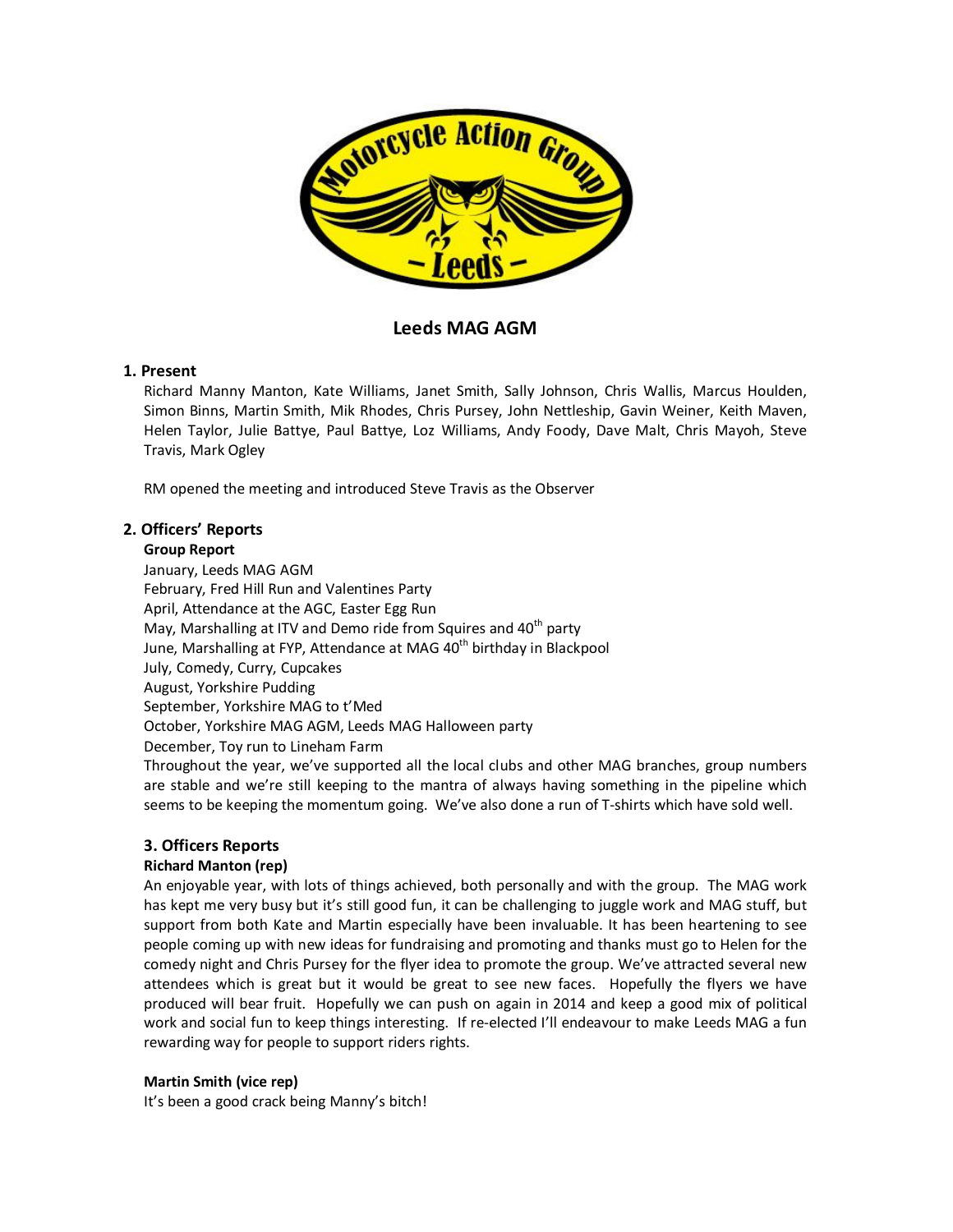## **Kate Williams (Treasurer)**

Accounts are from October to September to bring it in line with Yorkshire requirements Current balance £623, donation to Yorkshire to be organised Comedy night and promotional leaflets to be funded from this £1620 donations to Yorkshire from October 2012 to September 2013 Has enjoyed being Manny's money bitch

## **Dave Malt (MAP Liaison)**

Were rallies attended? Yes!!

## **Keith Maven (Membership rep)**

Nothing to report

## **Chris Wallis (Web Master)**

Updated on a regular basis, if passwords for Yorkshire website are provided he will keep the events list at least up to date. The pothole link needs to be updated and Chris would like more pictures to be forwarded to him to load up, if you have any please see the link on the website.

There was a discussion about the motorcycle parking map, this hasn't been updated for some years and a more modern version could be produced, including photos of the parking spaces.

#### **Chris Pursey (New rider rep)**

Has looked at getting new members whether new riders or not, hoping the new leaflets will increase membership with a concerted efforts on ride outs and visiting etc. All new ideas and diverse input will keep it fresh and involve different people. Concerned that many people who attend MAG rallies aren't fully paid up members, with affiliate members from clubs not joining as full members. People who join should be congratulated and thanked. If everyone at the meeting got one person to join this year, then it would be great. MAG application form will go inside the new leaflets.

#### **Helen Taylor (Club liaison)**

Team Sober have agreed to affiliate. Helen has kept them up to date with events. Suggestion that a rep from each club could be encouraged to come along to the first MAG meeting of the month. Helen will compile a list of Leeds and Bradford clubs to make further contact.

#### **Martin Smith (political officer)**

Little has been coming through from central, wanting to hear more about what is going on in Europe. MAG is heavily involved with sorting FEMA out. More has been happening with local and UK campaigns. Ongoing is bikes in bus lanes for Leeds. Leon Manning is assisting with this, there is a link with a local MP, concern that the Tour de France will delay the issue.

#### **John Nettleship (Press liaison)**

Poised and ready for action!! Would like a little more direction from the rep. Action JN and RM to consider which events to pull together press releases for. Will gain advice to create a contacts list.

## **4. Goals and Missions**

We seem to be doing the right things in so much as keeping the group active, but we need to keep sight of the fact that we are a political organisation and we could do with building better ties with the council and transport groups, This will be important to push the bus lane campaign.

We've got a full committee but when Manny delegates things out they need to get done. Happy to lead things but other people are needed to do a bit of the spade work. Manny needs help postering as it is a 100+ round trip. Jan Smith to pull together a system for delegation at the next meeting. Mik Rhodes will do Bradford.